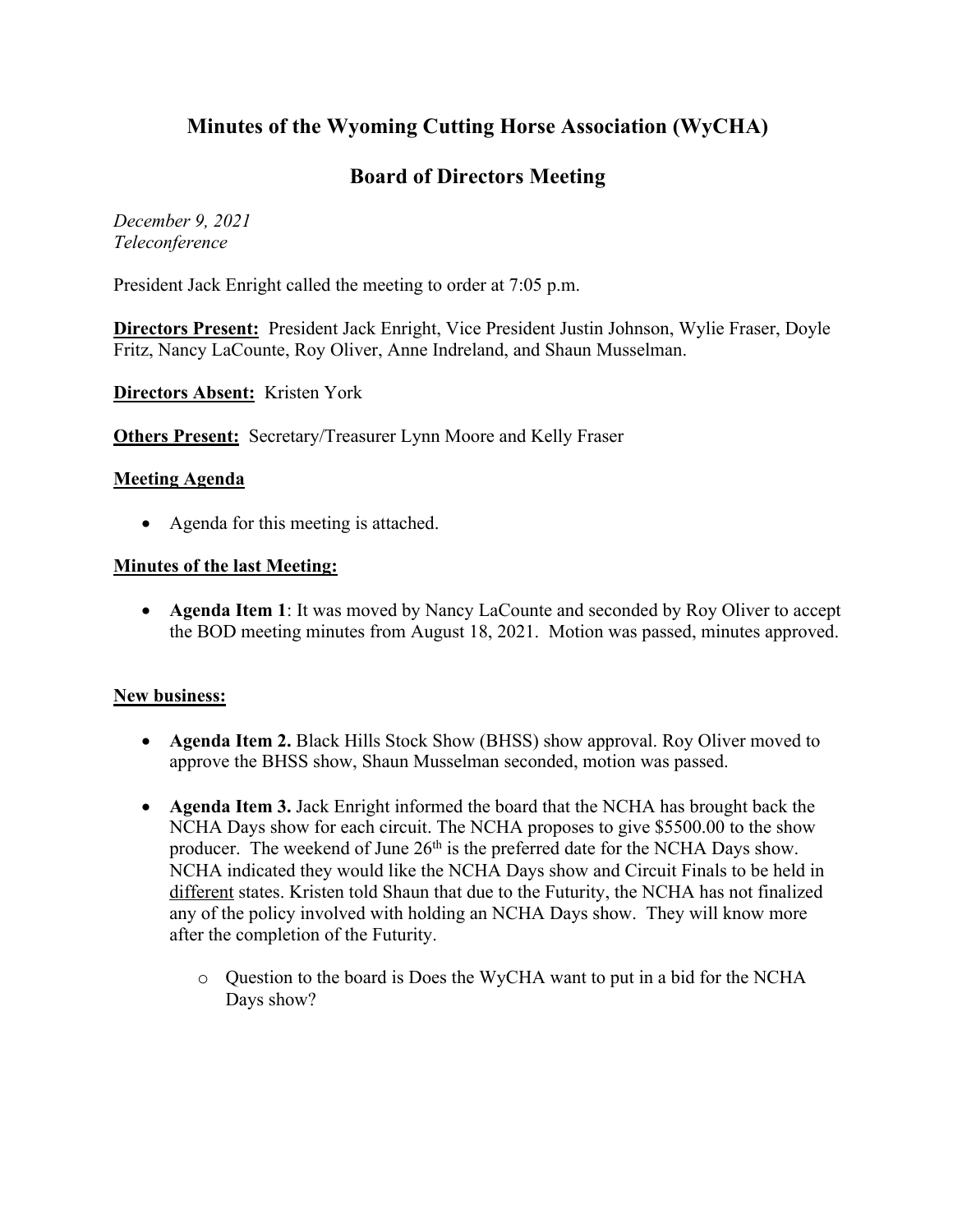- $\circ$  It was decided to table the vote while we determine if there is a venue available for the June 26th weekend date. Jack said he would contact the Torrington Goshen Pavilion and ask if the facility would be available for that weekend. BOD members were to research possible venues for that weekend and report back at the next meeting.
- o It was decided to have a BOD meeting on Tuesday December 21 to reconvene and discuss venue and dates. Shaun moved to have a BOD meeting on December 21, Nancy seconded, motion was passed.
- **Agenda Item 4.** Changes to 50k AM class. The NCHA has decided to go to back to a strict 50k AM, but with an option to have it as a class within a class.
- **Agenda Item 5.** Recruitment of Board members. Below are the current BOD members and their term years.
	- o Doyle Fritz 2019 to 2021
	- o Roy Oliver 2020 to 2022
	- o Wylie Fraser 2020 to 2022
	- o Jack Enright 2021-2022 (president)
	- o Justin Johnson 2021 to 2022 (vice president)
	- o Shaun Musselman 2021 to 2023
	- o Nancy LaCounte 2021 to 2023
	- o Anne Indreland 2021 to 2023
	- o Gordy Bray 2021 to 2023
	- o National Directors:
		- Jack Enright term expires June 2021
		- Kristen York term expires June 2023
	- o Resignations:
		- Jack Enright resigned as president and board member effective immediately. Jack said he is considering resigning as a national director as well.
		- Gordy Bray resigned as a board member effective immediately.
- **Agenda Item 6.** Date for the Annual General Membership Meeting (AGM). Dates were discussed. Nancy moved that we schedule the AGM meeting for February 1, 2022. Shaun seconded; motion was passed.
- **Agenda Item 7.** Possible dates for WyCHA produced shows**.** 
	- o Jack indicated that he has personally reserved several dates at the Torrington Goshen Pavilion and has been in discussion with the Campbell County Fairgrounds facility. Shaun asked Jack if he is a show producer and if he wants the WyCHA to support him. Jack said he did not know what he wanted to do at this time. Jack said he will relinquish the dates if he is not going to personally use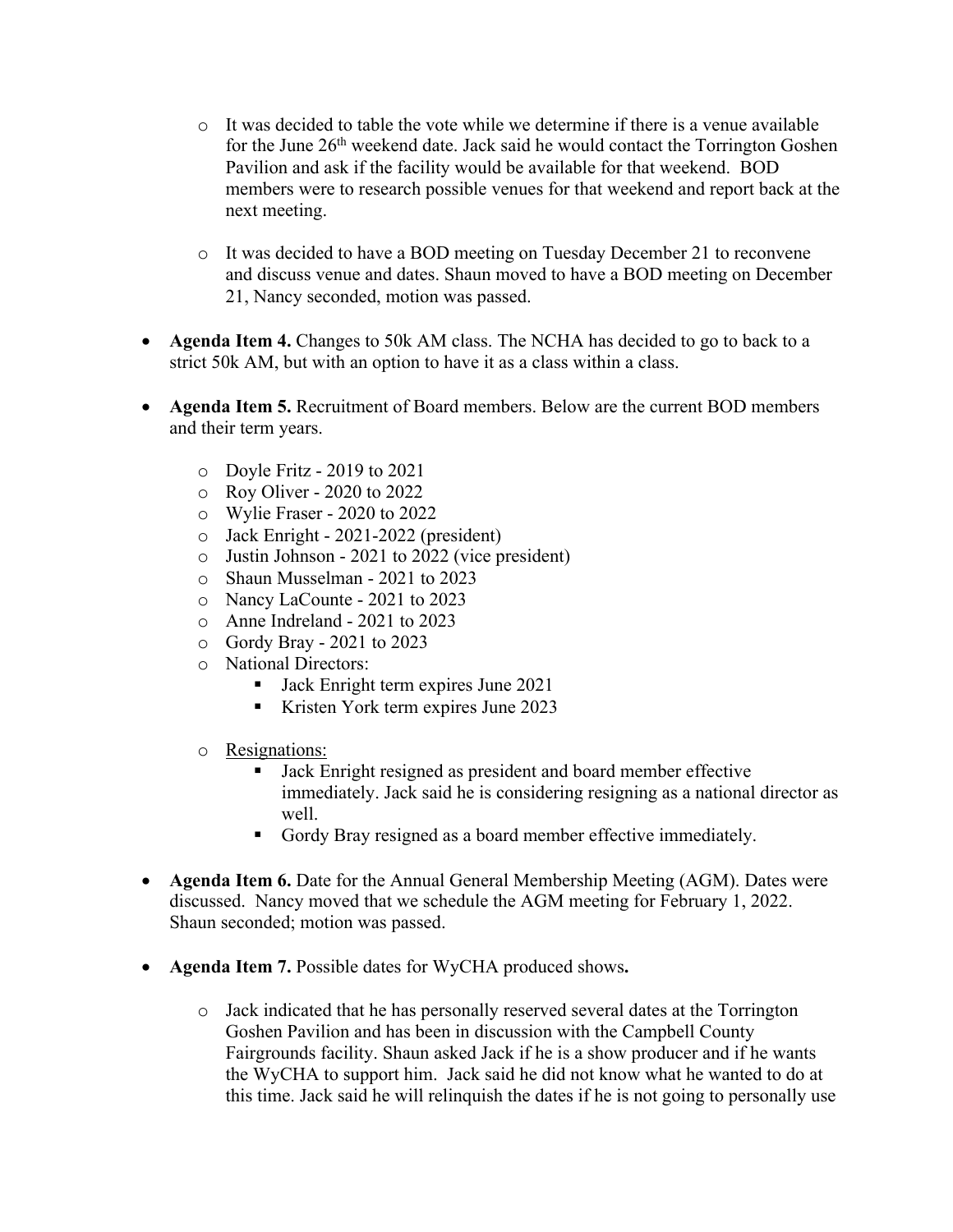them. The BOD discussed various dates and cattle. Jack indicated that he may be producing the Gillette show in May. Anne asked if he would be seeking approval from WyCHA for the show. Jack left the call and the meeting at this time.

## • **Non-Agenda Items**

- Shaun moved that Justin Johnson be moved from Vice President to President. Nancy seconded; motion was passed.
- Nancy suggested that Anne Indreland be reinstated. Justin Johnson moved to reinstate Anne Indreland as a director. Shaun seconded; motion was passed.
- Shaun Musselman and Wiley Fraser were nominated to be vice president. Wiley removed his name. The official vote was tabled until the next meeting.
- **By-Laws**
	- o It was decided to circulate the by-laws and articles of incorporation to all BOD members to look over with the purpose of updating and amending. Secretary will send out to all BOD members. It was proposed to form a by-law committee consisting of Kelly Fraser, Nancy LaCounte, Justin Johnson, Shaun Musselman, and Lynn Moore. It was discussed that a lawyer should look over the by-laws. Hayden Heaphy was suggested, Shaun said he would talk to him.
- Justin will investigate having a show in Big Piney in May. Rock Springs was also suggested.
- Justin asked Nancy to get a thank you gift for Jack and suggested to get a personalized knife.

Wiley made the motion to adjourn the meeting, seconded by Shaun, motion was passed. Meeting was adjourned at 8:40 p.m.